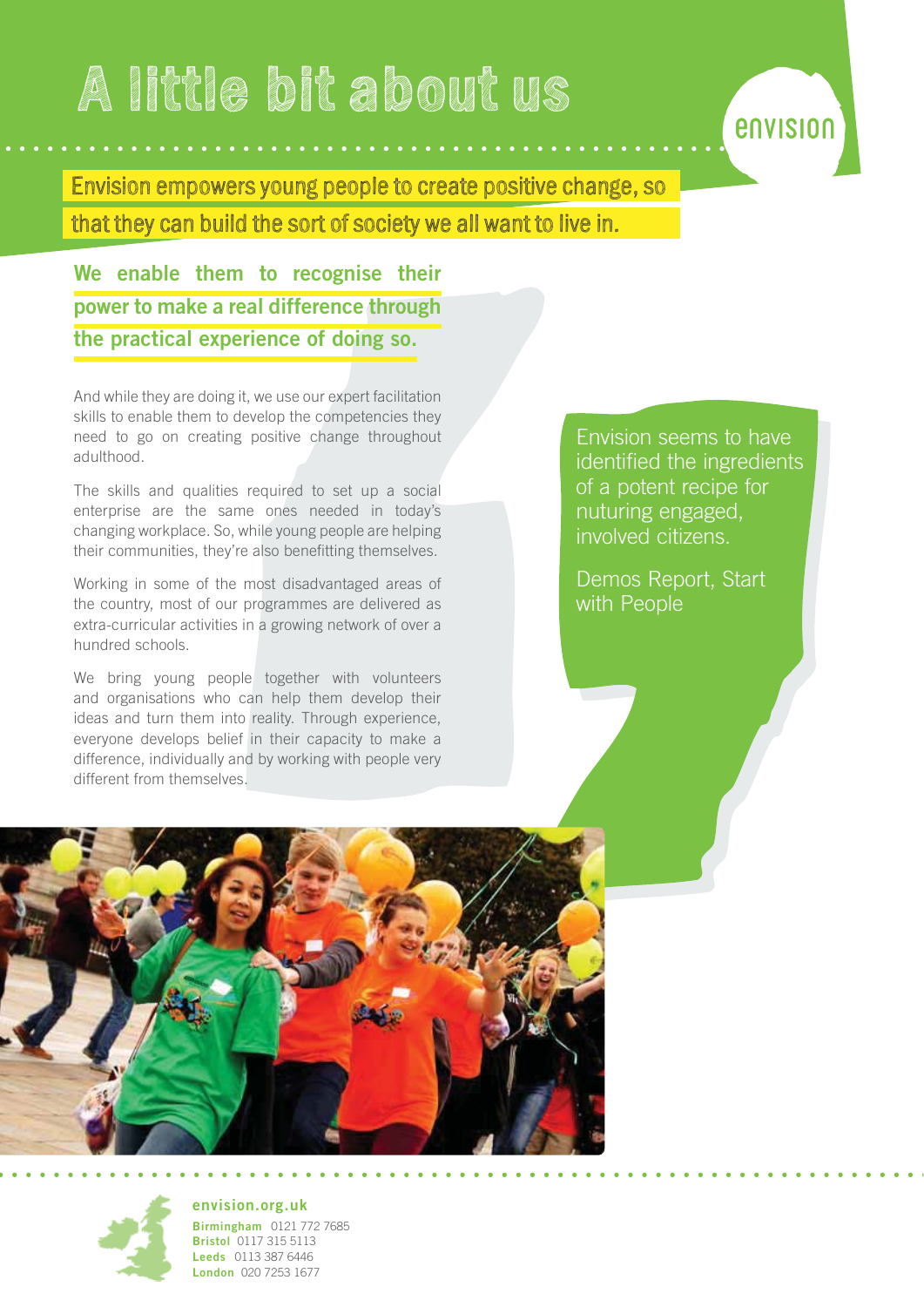## **Our Story**

In 2000, when the newspapers were full of articles about 'hoodies' and 'apathetic youth', four young friends rebelled. They decided they'd had enough. Together these young people decided they wanted to create a change.

They believed that the negative view of young people could best be challenged through young people themselves setting a positive example to others. So, rather than just talk about it, they decided to do something about it. Grouped in their HQ in a garden shed, they hatched a plan, little realising at the time what their idea would turn into.

They started with one simple step: an auction of promises which, thanks to friends, family and inspired community members raised £10,000. They spent very little and worked every hour. They realised that they would achieve more by galvanising others. Together they convinced five teams of young people to get involved and supported them to set up their own social action projects. Envision was born. Over the next couple of years the programme spread across London, then in 2005 it set up in Birmingham.

People started to take notice. New Philanthropy Capital recommended Envision for its programmes that 'even out inequalities facing disadvantaged young people'. The think-tank Demos said they had found 'the recipe for nurturing engaged, involved citizens'.





Envision was named as a finalist for the Best Education Project in the National Lottery Awards and then, in 2008, it won the Guardian Charity Awards for demonstrating innovation and excellence in its community reach.

The dream took hold. Envision spread into Leeds and then Bristol. Today it has grown into a movement of over 4,000 change-makers supported by hundreds of volunteers and networked into a vast array of campaigns and social action projects.

Today it has professionalised its backroom functions, business plans and donor 'account management'. But the front-line delivery is still done by inspiring young people, mainly straight out of university. They are supported by hundreds of volunteers, many of whom are Envision graduates who want to inspire other young people.The founding values still guide the organisation.

Two of the original founders are still very active trustees . . along with one of the original cohort of young people who today is just a little older and wiser, but remains just as active in driving environmental and social change.



**Envision has such an amazing culture, from the young people who participate, all the way to the volunteers and staff who make the whole thing happen. It's all about what is possible when people join together founded on the belief that, collaboratively, they can change the world.** 

Nick Nielsen, Co-Founder and Trustee

Environmental Vision is registered in England and Wales and South and South and South According the South of Reg Company No: 4422128<br>Registered Office: 3rd Floor, 63 Gee Street, London, EC1V 3RS and South According the Reg Registered Office: 3rd Floor, 63 Gee Street, London, EC1V 3RS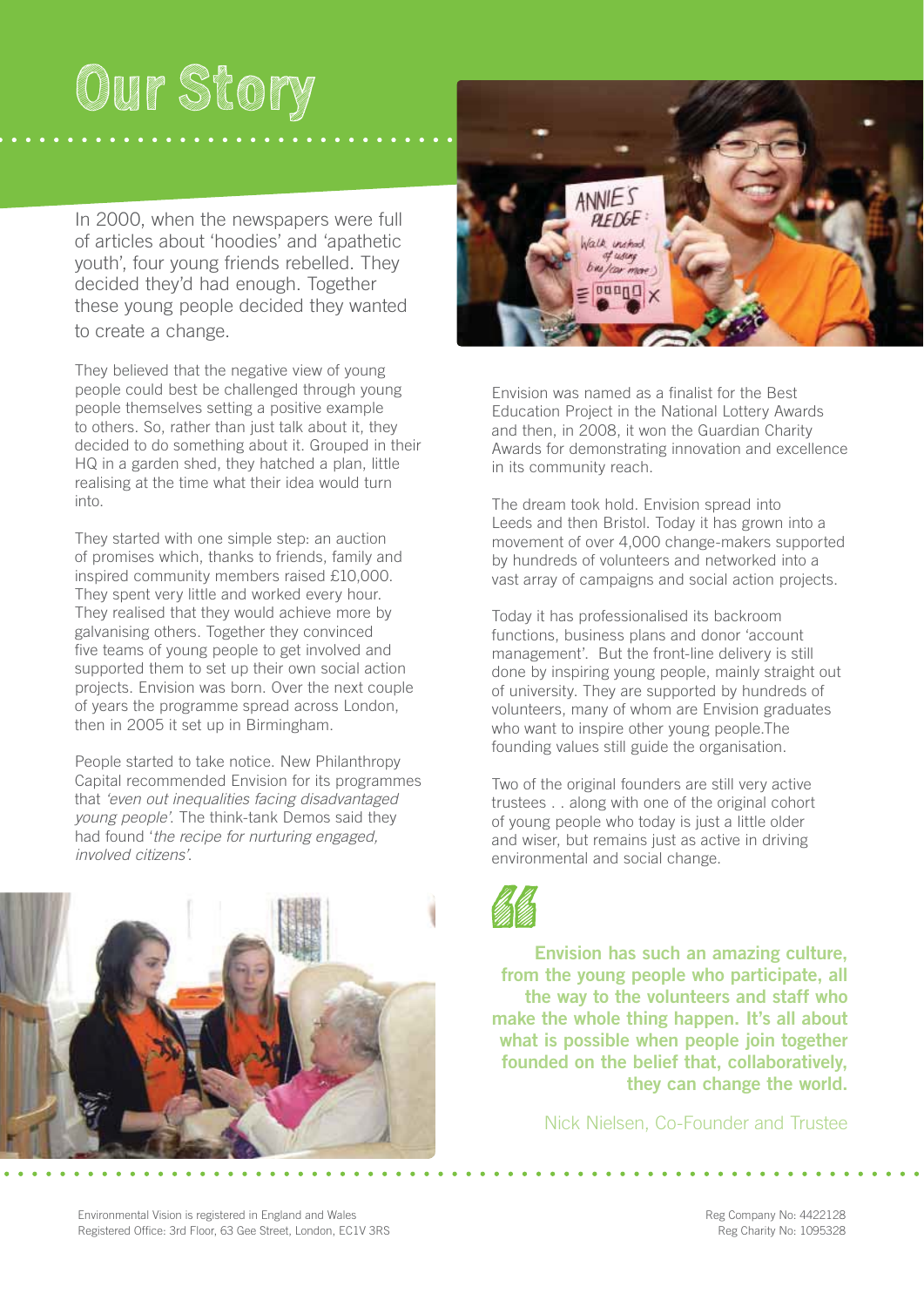## **How we make our impact**

Our programmes engage young people in social action through which they can develop themselves whilst benefiting others



### **We're enabling young people to build a better society for all of us**

#### **Inspiring enterprise**

While young people are helping others, we help them help themselves by developing competencies needed into today's workplace or to set up your own enterprise.

- **»** 86% said that they felt more able to resolve differences of opinion.
- **»** At the end of the programme, 89% felt that the programme had had a positive effect on their leadership capabilities with 84% saying they now felt 'good' at motivating others.
- **»** 97% said that they would be including their Envision experience on their CV or UCAS application form.

#### **Bringing communities together**

- **»** Through their participation in Envision, over 70% said they had met and worked with people from very different backgrounds from themselves.
- **»** 63% said that they felt like an active member of their community as the result of their Envision experience.
- **»** Young people's projects reached an audience of 106,1000 people in their communities, thus enabling them to be positive role models and counteract negative media images of young people.

#### **Building a culture of participation**

**»** 95% of young people say that as a result of completing the Envision programme they care more about problems around them.

envision

- **»** 95% of participants claim Envision has inspired them to do more in the future to help their community.
- **88%** say they are more able to influence decision-making in their school whilst half claim to have learned how to influence decisionmaking in the UK.

### students report 93% developing skills

that prepare them for employment



**envision.org.uk Birmingham** 0121 772 7685 **Bristol** 0117 315 5113 **Leeds** 0113 387 6446 **London** 020 7253 1677